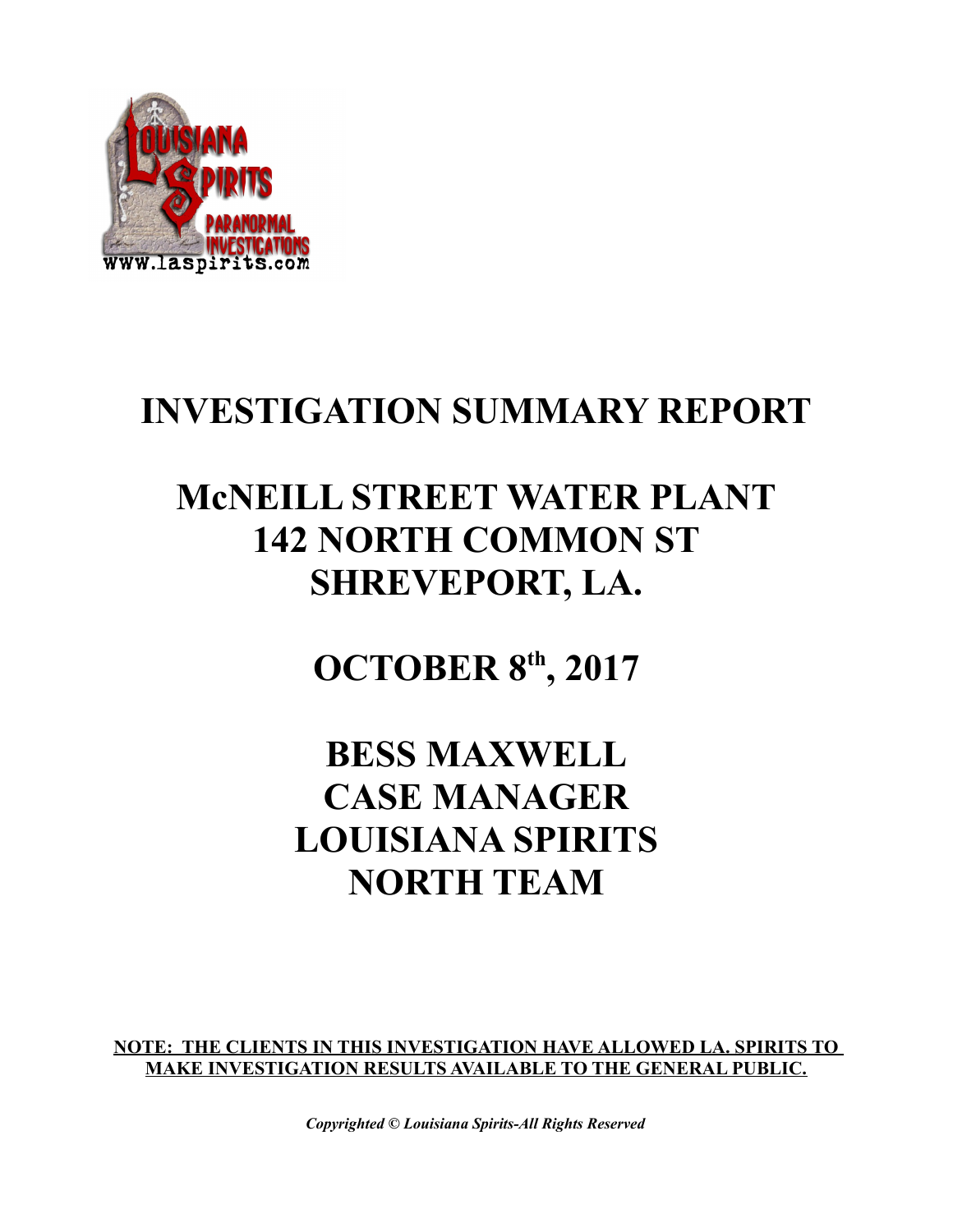# **HISTORY**

The McNeill Street Water Treatment Plant was constructed in 1887 as the original water works for the City of Shreveport, Louisiana. It was the second water works built in Louisiana and one of the first in the post-Civil War South. As with many other municipal utilities developed during this era, it began as a private franchise that constructed and operated water treatment and distribution and sewer collection facilities. The franchise of the Shreveport Water Works Company, as it was originally known, lasted for 30 years and through four different owners, before the City of Shreveport forced the sale of the water system to the City. The site later became known as the McNeill Street Water Treatment Plant due to its location at the end of McNeill Street north of downtown and to differentiate it from the new water works constructed at Cross Lake in 1931.

The historic portions of the McNeill Street Water Purification and Pumping Station were finally retired and abandoned by the city in 1980. These areas include the intake structures adjacent to Cross Bayou, the sedimentation basins built in 1887 and rebuilt using concrete in 1926, the exterior filters and filter control building constructed in the1940's, and the original 1887 building, which was enlarged several times during its 93 years of use, and the antique equipment housed by this structure. This machinery includes some of the earliest water treatment filtration equipment installed in the United States, dating from 1890 and 1900, and steam-powered pumping engines that were installed in 1898, 1900, 1920, and 1927. When the 1917 boilers that provided the steam that powered the plant were finally extinguished in 1980, the McNeill Street Plant was thought to be the last operating steam-powered water treatment plant in the United States by the Smithsonian.

Since its retirement, the McNeill Street Plant has been recognized many times for its historic and technological values. The Historic American Building Survey and the Historic American Engineering Record surveyed and recorded the site and its equipment in 1980, archiving the information in the U. S. Library of Congress. That same year, museum curators from the Smithsonian Institution in Washington, D.C. visited and investigated the facility and considered portions of its pumping machinery to be probably the last remaining examples of their types, and especially significant because they were still in their originally installed locations and still operable.

### **EXPERIENCES**

People have reported feeling heaviness in various parts of the building and a general feeling of being uncomfortable.

No known deaths in the plant but records are incomplete. It's hard to imagine an industrial water plant in use for almost 100 years with no accidents on site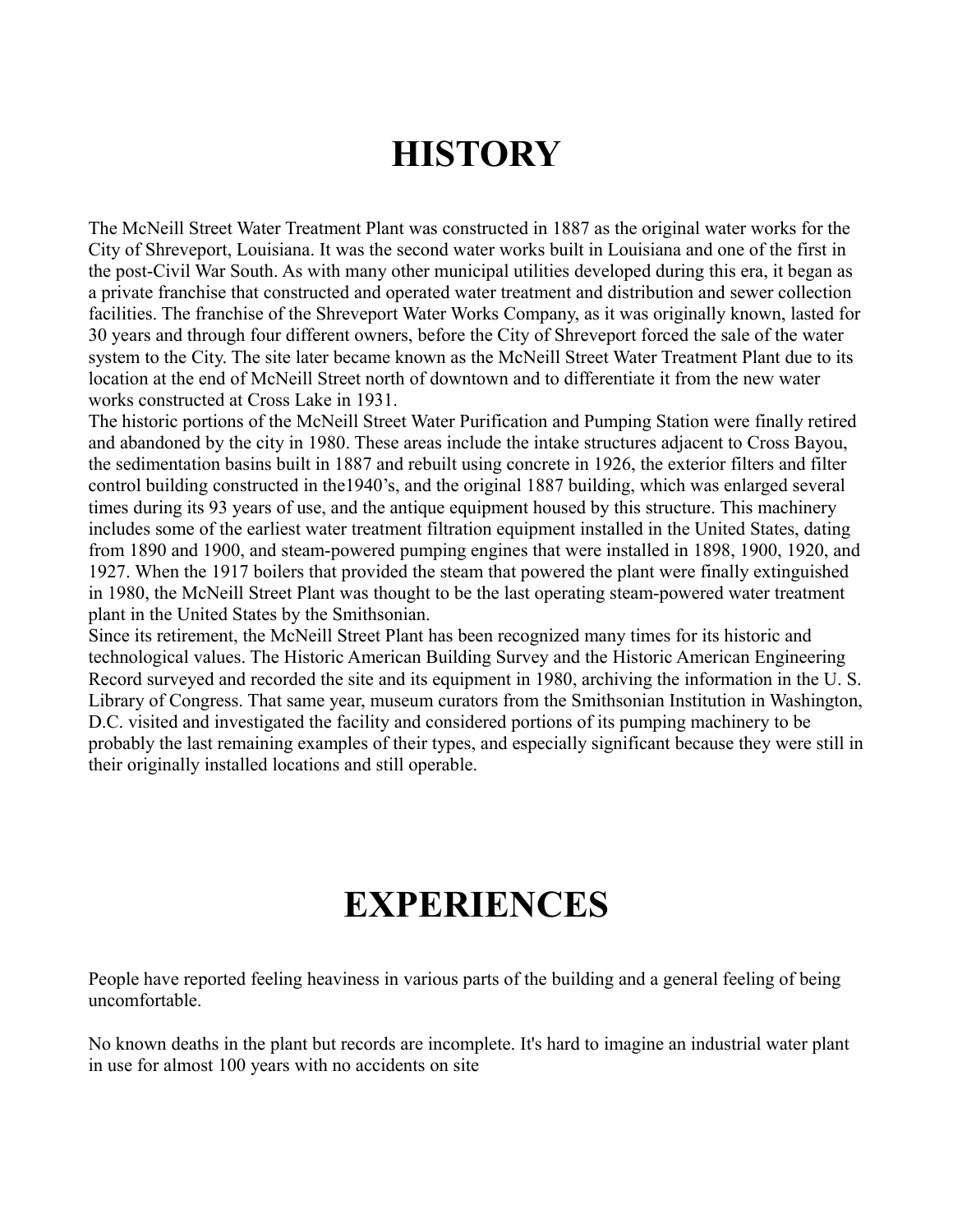# **INVESTIGATION**

#### DATE OF INVESTIGATION: October 8<sup>th</sup>, 2017

#### PARTICIPANTS: BESS MAXWELL, KIRK CORMIER, TRACI MYERS, KEITH MYERS, CONNIE WILLIAMSON, AND SUSAN COLEMAN

EQUIPMENT: Digital Cameras, Infrared cameras and DVR system, Digital audio recorders, Ion Counters, P-SB7 Spirit Box, Infra-sound detection equipment, Digital thermometers, Various EMF meters including Tri-Fields and Rempod, Motion detectors including geophone and laser grid systems, and Ovilus interactive voice communications device.

INVESTIGATION: At the time and places tested, no anomalous photos were taken. No data was noted on video. Nothing unusual was detected by laser grid or geophone. No high EMF fields from AC current were found in many locations likely to result in prolonged exposure. No anomalous hot spots were noted. No anomalous motions were noted. No EVP clips was recorded. No EVP clips formed by the P-SB7 were noted. Personal experiences were strong

### **PART ONE - AUDIO THE MODEL P-SB7 SPIRIT BOX**

**This device utilizes a milli-second adjustable forward or reverse sweep technique coupled with a white noise distribution between frequency steps. This is designed to add ambient sound energy for the production of real time EVP, allowing for instant feedback in communications attempts. See item 16 in "General Parameters of the EVP Phenomenon".** 

#### **NONE NOTED**

#### **STANDARD EVP AUDIO, WITH NO INTENTIONALLY ADDED ENERGY SOURCE**

#### **NONE NOTED**